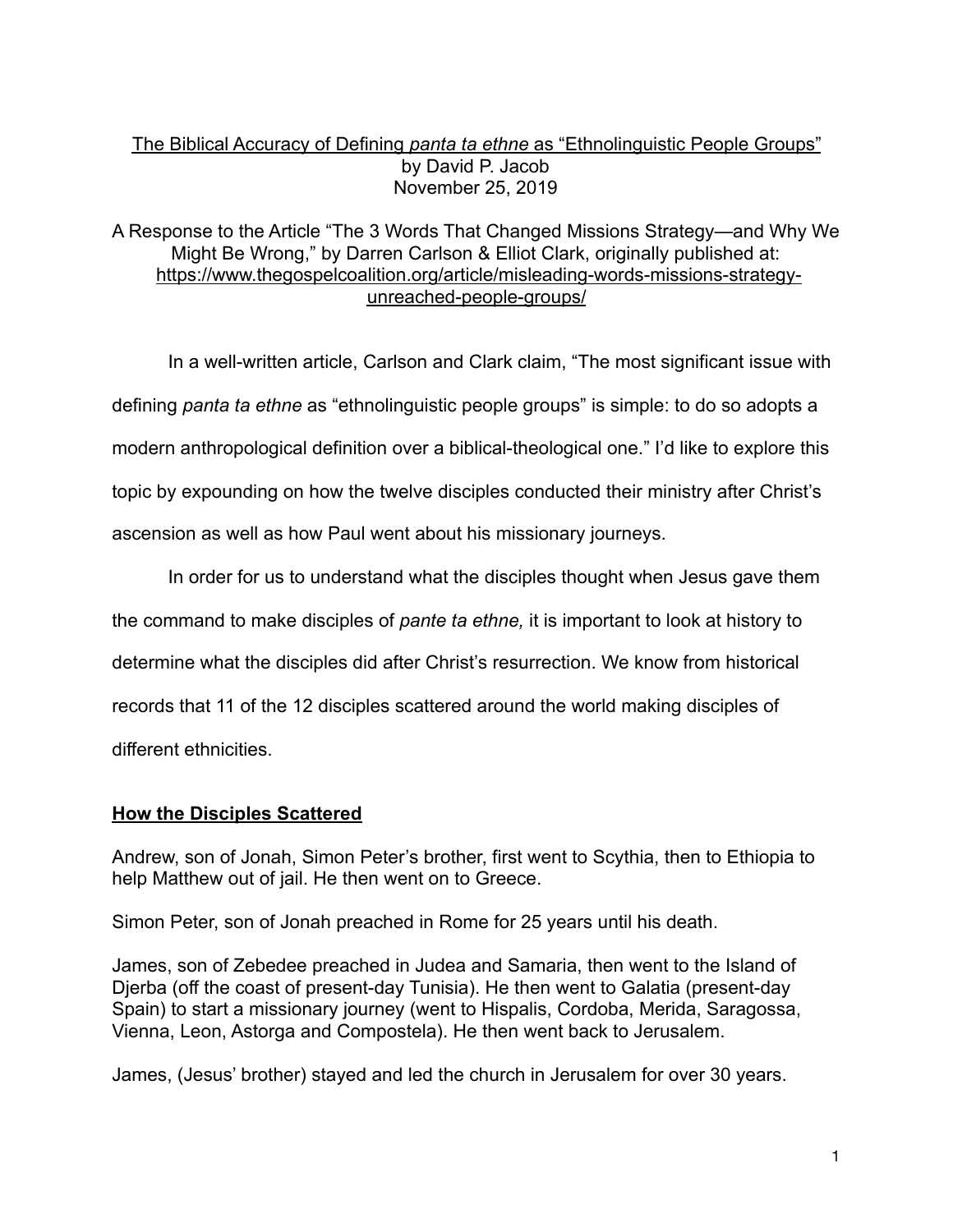Jude went to modern-day southern Turkey, then to Mesopotamia, then to Modern Iraq and then joined Simon in Iran. He taught in Syria, Lebanon and Babylon.

Simon went to Egypt, then to Persia (modern-day Iran), then back to Jerusalem to pastor the church after James died.

Phillip, son of Tolomai led a team of missionaries to Gaul (France) and Britain. He joined his brother Nathaniel in Turkey.

Nathaniel (Bartholomew), son of Tolomai preached with Matthew in Ethiopia. He then went to Asia Minor (Turkey), then to India with Thomas and ended up in Armenia.

Matthew, (Levi) son of Alpheus traveled to Ethiopia and Egypt. He also preached in Persia, Kingdom of Parthians, Macedonia and Syria.

Matthias, son of Judah preached in Judea, then onto Macedonia and to modern-day Germany.

Thomas, son of Levi went to India to preach and plant churches. He crossed over into China, then on to Coromandel.

<span id="page-1-1"></span>John, son of Zebedee was a pastor in Ephesus in Asia Minor (modern-day Turkey)[.1](#page-1-0)

If the disciples did not understand Christ's command as meaning to go to different

ethnicities, why would they have scattered in this way? If *panta ta* ethne only meant

non-Jews, there would be little reason for them to disperse as they did. It seems

obvious that they had a strategy to make disciples of the ethne (different ethnolinguistic

people groups) as we define that term today.

### **Paul's Strategy**

Next, let's consider Paul. What was Paul's understanding of Christ's command to take the gospel to all nations? in Romans 15:19b, Paul writes, "So from Jerusalem all the way around to Illyricum, I have fully proclaimed the gospel of Christ." Then just a few

<span id="page-1-0"></span><sup>&</sup>lt;sup>[1](#page-1-1)</sup> Much of this historical data taken from M. E. Rosson, *Sandals in the Dust: Lives of the Apostles*, 2nd ed., Authoror Booksurge Publishing, 2008.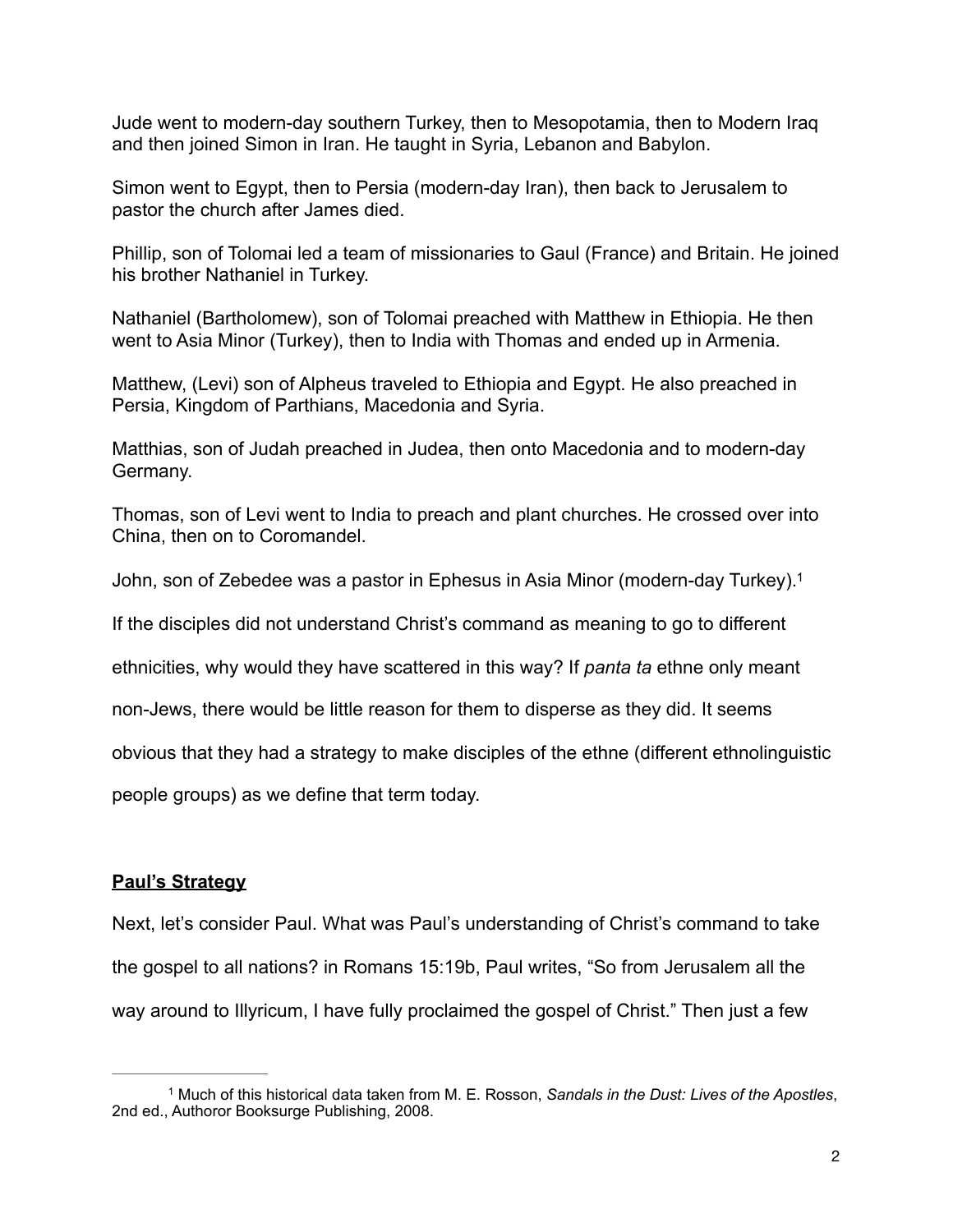verses later he writes in Romans 15:23 that there is no place left for him to work in these regions. How can he make this claim? Paul understood that in order to make disciples, the gospel must first be proclaimed—the ethne must first have access. He also understood that in his mind, he had proclaimed the gospel with all the nations (ethnolinguistic people groups) in the region.

In his article, "[Paul's Seven Missionary Journeys with Seven Implications,](https://missionexus.org/pauls-seven-missionary-journeys-with-seven-implications/)"

Christopher R. Little explains,

[Paul's] understanding of the distribution of nations would have come directly from the Table of Nations in Genesis 10 and 11. These chapters taught that the sons of Shem populated the regions in Asia and Arabia, the sons of Japheth those in Asia Minor and Europe, and the sons of Ham mainly in North Africa …

<span id="page-2-1"></span>…Paul knew exactly what he was doing and why he was doing it. He was trying to gather believers in the Jewish Messiah from all the known nations of his day in fulfillment of the Great Commission. Our current understanding of the distribution of the nations has only improved, but the task has not changed and Paul's example continues to challenge the Church to spare no effort in reaching "all the nations" today (Matt. 28:19; Mark 13:10; Luke 24:47; Rom. 1:5; 2 Tim. 4:17)[.2](#page-2-0)

Paul went to proclaim the gospel and make disciples of what he considered to be

distinct groupings of people. As he went about his mission, he was thinking in terms of

ethnolinguistic groups. At the very least we need to be open to the fact that Paul thought

in terms of ethnolinguistic people groups. Therefore, the biblical definition of ethne can

be considered the same as we define it: distinct ethnolinguistic people groups.

# **Gentile Worshipers**

In addition to how the disciples and Paul understood Christ's command, we see

evidence of all the ethnicities in Revelation 7:9, "After this I looked, and there before me

<span id="page-2-0"></span>Christopher R. Little, "Paul's Seven Missionary Journeys with Seven Implications," *Missio* [2](#page-2-1) *Nexus,* October 1, 2016. Accessed November 19, 2019.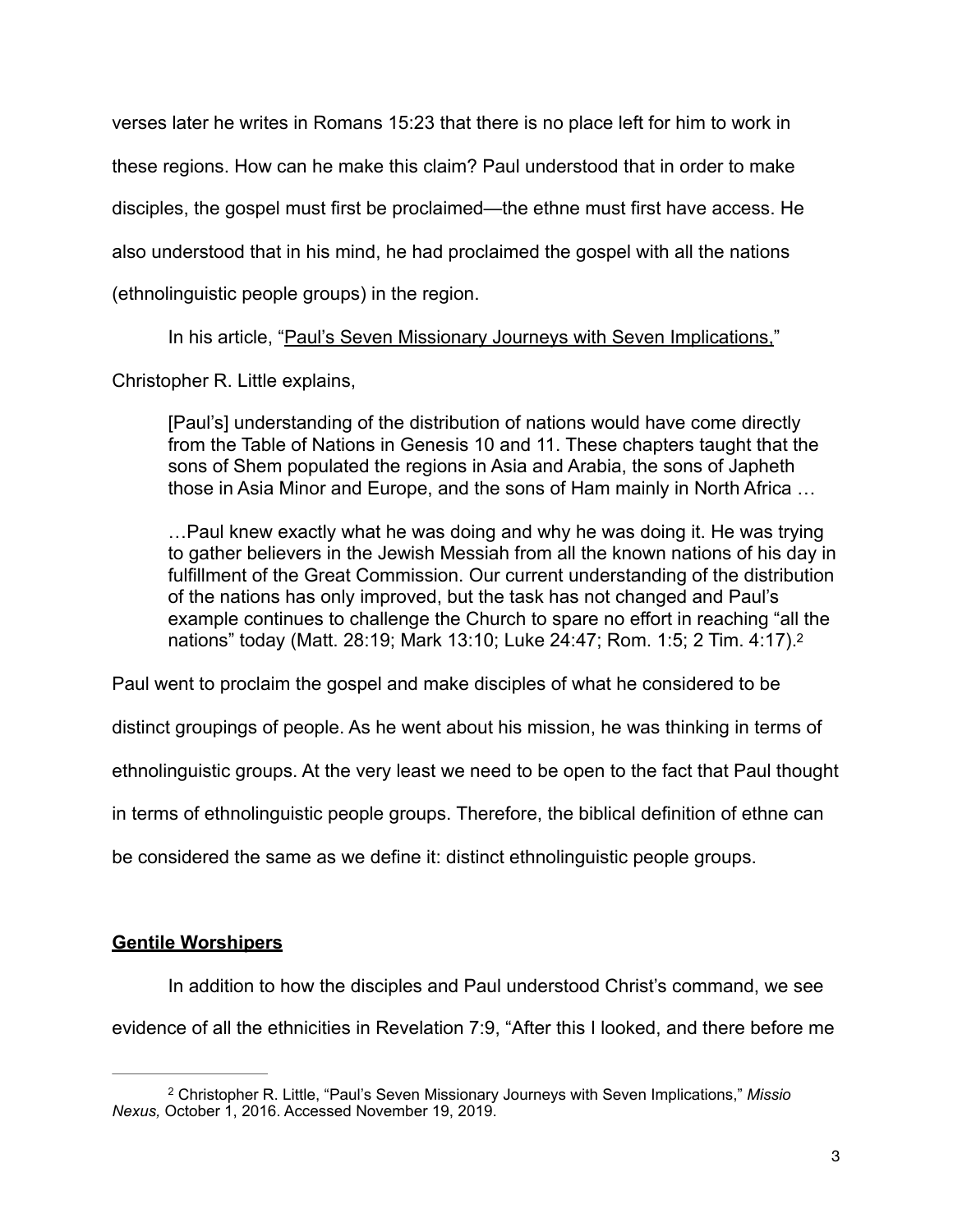was a great multitude that no one could count, from every nation, tribe, people and language, standing before the throne and before the Lamb. They were wearing white robes and were holding palm branches in their hands." In order for there to be worshipers from every nation, tribe, people and language, disciples must be made of every ethnolinguistic people group. Therefore, it appears biblical to to think of missions strategies in these terms.

### **The Meaning of** *Ethne*

In their article, Carlson and Clark write:

When Jesus spoke of the nations, his Jewish hearers would have understood him to be referring to the pagan nations surrounding Israel. Of course, firstcentury Jews and their contemporaries were capable of making distinctions along sociological and geo-political lines. But to a Jew, the *ethne* were first a religious category. They were most basically the non-Jewish peoples of the world, separated from God and strangers to his promise (Eph. 2:11–12; see Mark 11:17 where *pasin tois ethnesin* ["all the nations"] are non-Jews). When Jesus said his gospel was for the *ethne*, he wasn't primarily addressing linguistic or socio-scientific demographics. The phrase was deeply biblical; it hearkened back to Old Testament categories and expectations for the Gentiles (see Isa. 66:18–19).

I agree with the authors who note above that there are occasions in the Bible where the

English term *nations* refers to non-Jewish peoples. Yet, a closer look at the first sentence of their paragraph above refers to ethnolinguistic people groups. They use the term "pagan nations" which indicates distinct groupings of people who would have been separated by ethnicity, language, culture, etc. The authors also refer to "non-Jewish peoples" (as opposed to non-Jewish people). Using terms such as *nations*, and *peoples* indicates ethnolinguistic categorization. I also agree with their use of Isaiah 66:18-19 (and I would add Genesis 10 and 11 as Little does above) as background for how Jesus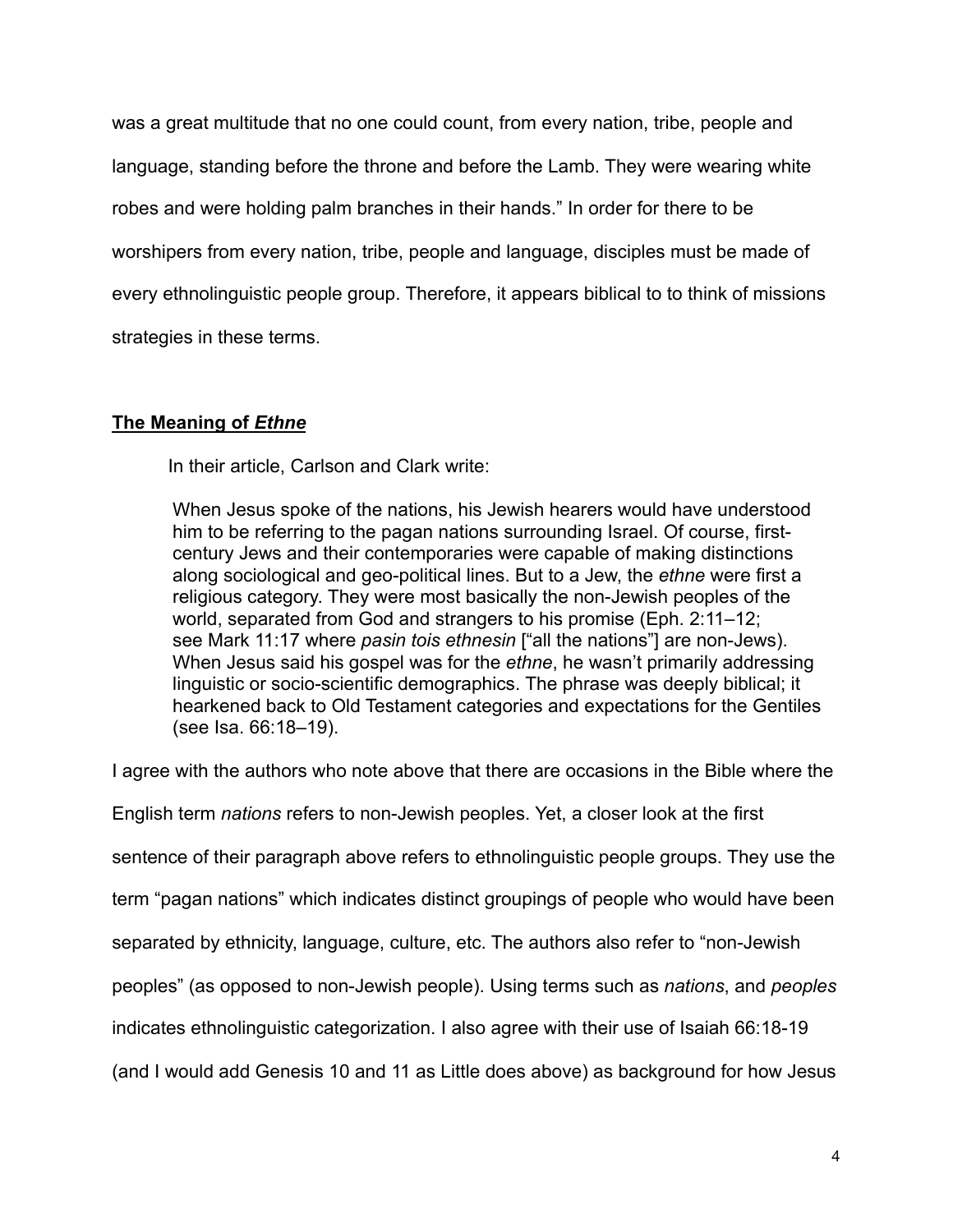and his contemporaries understood the term *ethne.* Isaiah 66:18-19 refers to tongues (languages) and different ethnicities such as the Libyans, Lydians, and Greeks. Obviously, this is not only referring to all non-Jews, but to distinct ethnolinguistic peoples.

#### **UPG Strategy**

 As with any ministry strategy, the UPG movement has its challenges. Carlson and Clark observe,

With all the emphasis on people groups over the last 50 years, however, we've made a course correction at the expense of our mission. Specifically, the focus hasn't been on making disciples of all nations (evangelizing, baptizing, teaching, establishing churches, and training leaders) but instead on finishing the task (i.e., getting the gospel to every last people group).

While it is important to note that gospel proclamation is the beginning of discipleship, Carlson and Clark are right when they assert that our main goal should be to make disciples, instead of thinking that once the gospel is proclaimed to all ethnicities the task is finished. Proclamation is only a starting point. The task will not be finished until we obey Christ's command to disciple people from all ethnolinguistic people groups.

 Carlson and Clark also note that due to UPG strategy, reached places have been neglected. They write, "Material and personnel resources have been redirected out of areas no longer deemed strategic. 'Reached' nations have been abandoned, along with their seminaries. The hard and messy work of raising up competent leaders has fallen to the wayside." Though I am certain that in some places, this is true, this is not the case in every context. Even though UPG strategy has been an emphasis since 1974, the vast majority of the world's missionary force (96%) still serve in the 60% of the world